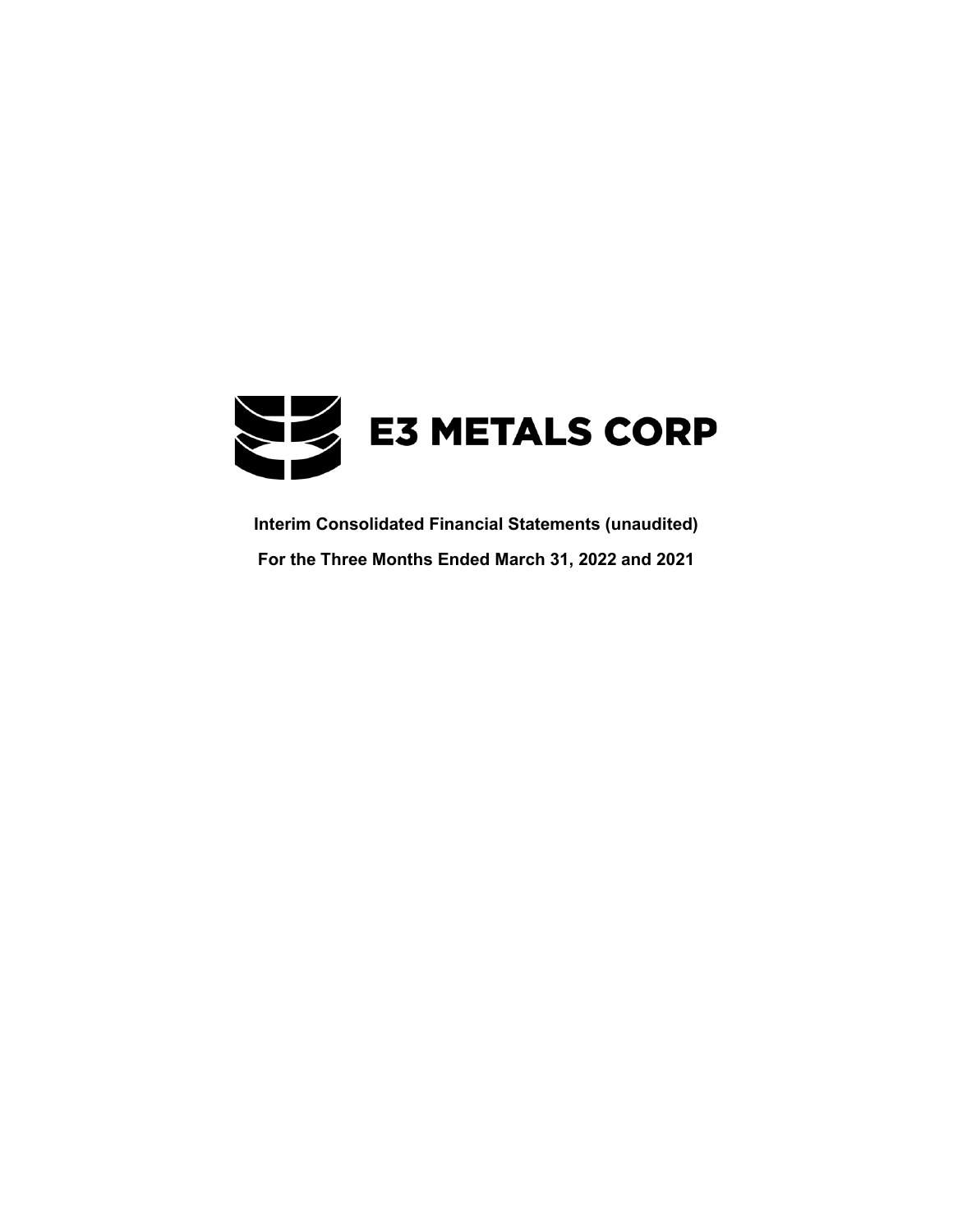# **NOTICE TO READER**

Under National Instrument 51-102, Part 4, subsection 4.3(3)(a), if an auditor has not performed a review of the condensed interim consolidated financial statements, they must be accompanied by a notice indicating that the condensed interim consolidated financial statements have not been reviewed by an auditor.

The accompanying unaudited condensed interim consolidated financial statements of the Company have been prepared by management and approved by the Audit Committee and Board of Directors of the Company.

The Company's independent auditors have not performed a review of these condensed interim consolidated financial statements in accordance with the standards established by the Chartered Professional Accountants of Canada.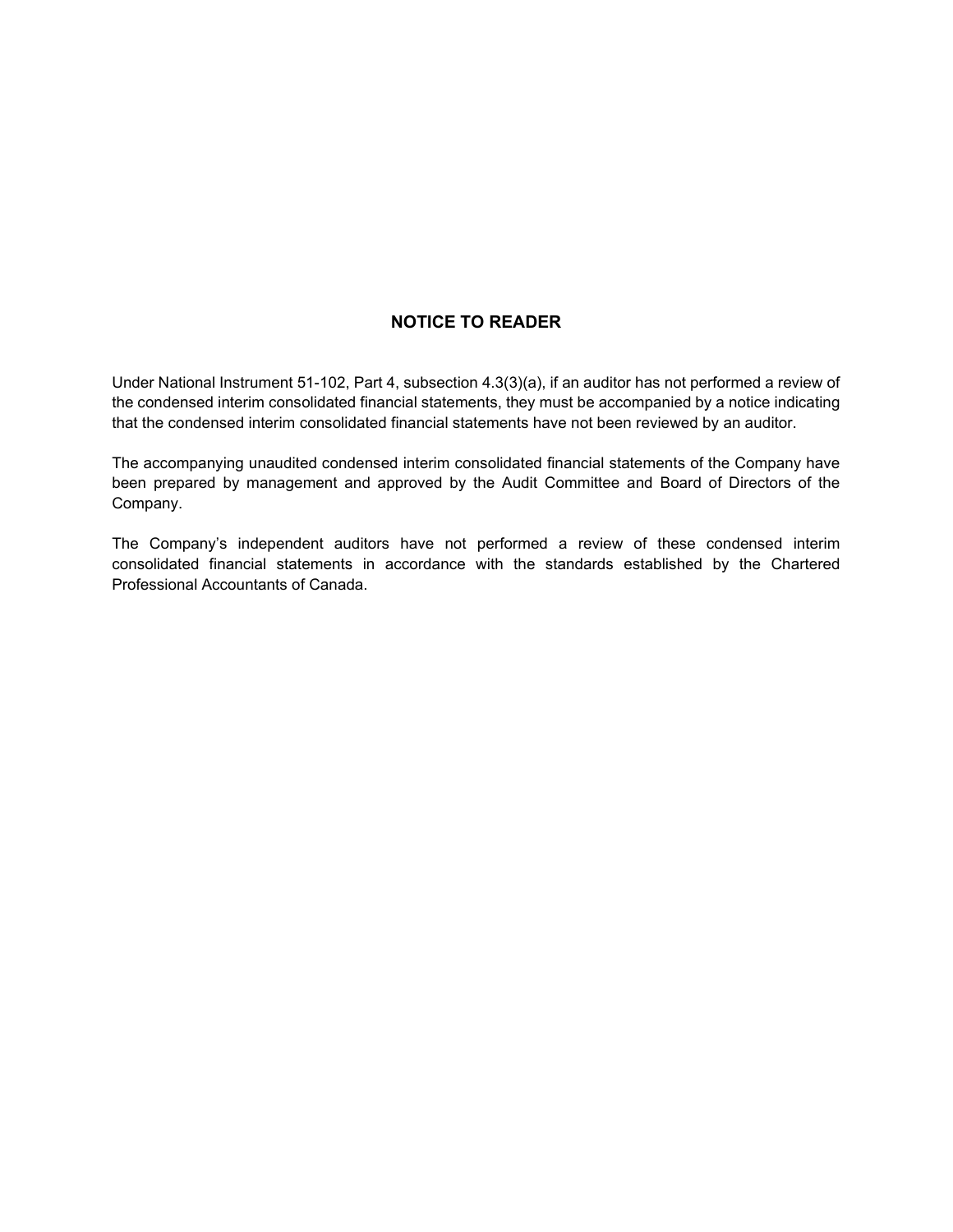# E3 METALS CORP

# **Interim Consolidated Statements of Financial Position (unaudited)**

As at

| (CAD\$ thousands)                           | Notes  | March 31, 2022 | December 31, 2021 |
|---------------------------------------------|--------|----------------|-------------------|
| <b>Assets</b>                               |        |                |                   |
| <b>Current assets</b>                       |        |                |                   |
| Cash and cash equivalents                   |        | 16,124         | 17,841            |
| Accounts receivable                         | 13     | 172            | 107               |
| Due from related parties                    | 12, 13 | 98             | 130               |
| Prepaid expense                             |        | 235            | 251               |
|                                             |        | 16,629         | 18,329            |
| Exploration and evaluation assets           | 3      | 5,994          | 4,823             |
| Property and equipment                      | 4      | 56             | 60                |
| Intangible assets                           | 5      | 2,612          | 2,539             |
| Right-of-use assets                         | 6      | 438            | 240               |
| <b>Total assets</b>                         |        | 25,729         | 25,991            |
|                                             |        |                |                   |
| <b>Liabilities and Shareholders' Equity</b> |        |                |                   |
| <b>Current liabilities</b>                  |        |                |                   |
| Accounts payable and accrued liabilities    | 13     | 659            | 724               |
| Short-term lease obligations                | 8      | 115            | 109               |
|                                             |        | 774            | 833               |
| Long-term lease obligations                 | 8      | 351            | 157               |
| <b>Total liabilities</b>                    |        | 1,125          | 990               |
|                                             |        |                |                   |
| Share capital                               | 10     | 44,920         | 44,359            |
| Contributed surplus                         |        | 5,880          | 5,528             |
| Contributed capital                         | 7      | 1,987          | 1,987             |
| Accumulated other comprehensive loss        |        | (75)           | (75)              |
| <b>Deficit</b>                              |        | (28, 108)      | (26, 798)         |
| Total shareholders' equity                  |        | 24,604         | 25,001            |
| Total liabilities and shareholders' equity  |        | 25,729         | 25,991            |

Note 1 – Nature and Continuance of Operations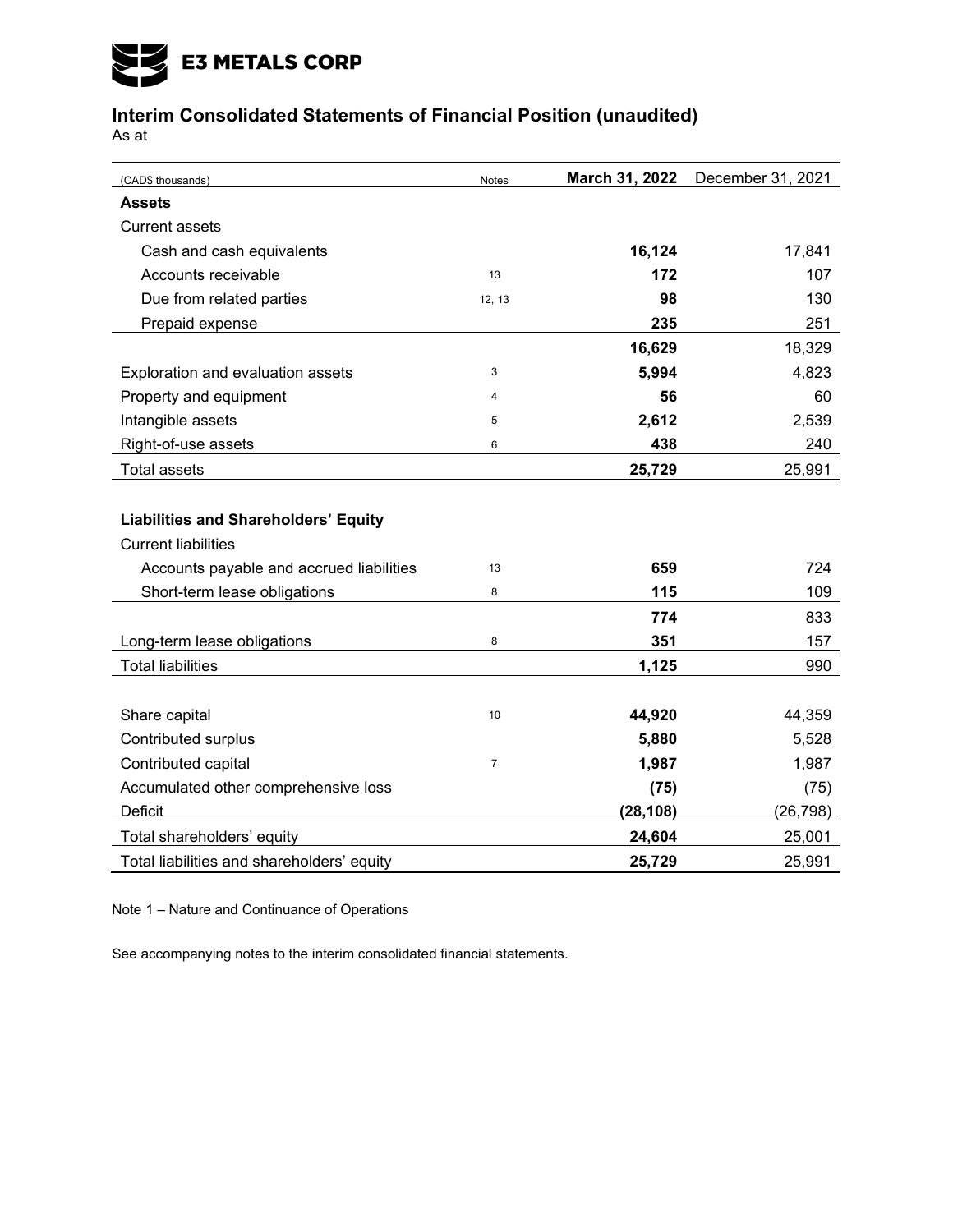

# **Interim Consolidated Statements of Loss and Comprehensive Loss (unaudited)**

For the three months ended March 31

| (CAD\$ thousands, except share and per share amounts)   | <b>Notes</b> | 2022       | 2021       |
|---------------------------------------------------------|--------------|------------|------------|
| <b>Expenses</b>                                         |              |            |            |
| Business development and marketing                      |              | 405        | 218        |
| General and administrative                              |              | 477        | 383        |
| Share-based compensation                                | 11           | 377        | 965        |
| Financing expenses                                      |              | 6          | 2          |
| Amortization                                            | 4,6          | 56         | 19         |
| Loss (gain) on foreign exchange                         |              | 3          | 6          |
| Total expenses                                          |              | 1,324      | 1,593      |
|                                                         |              |            |            |
| <b>Other Income</b>                                     |              |            |            |
| Interest income                                         |              | 14         | 6          |
| Total other income                                      |              | 14         | 6          |
|                                                         |              |            |            |
| Net loss and comprehensive loss                         |              | (1, 310)   | (1,587)    |
|                                                         |              |            |            |
| Per common share (dollars)                              |              |            |            |
| Net loss - basic and diluted                            |              | (0.02)     | (0.03)     |
|                                                         |              |            |            |
| Weighted average number of common shares<br>outstanding |              |            |            |
| Basic and diluted                                       |              | 57,951,678 | 47,754,969 |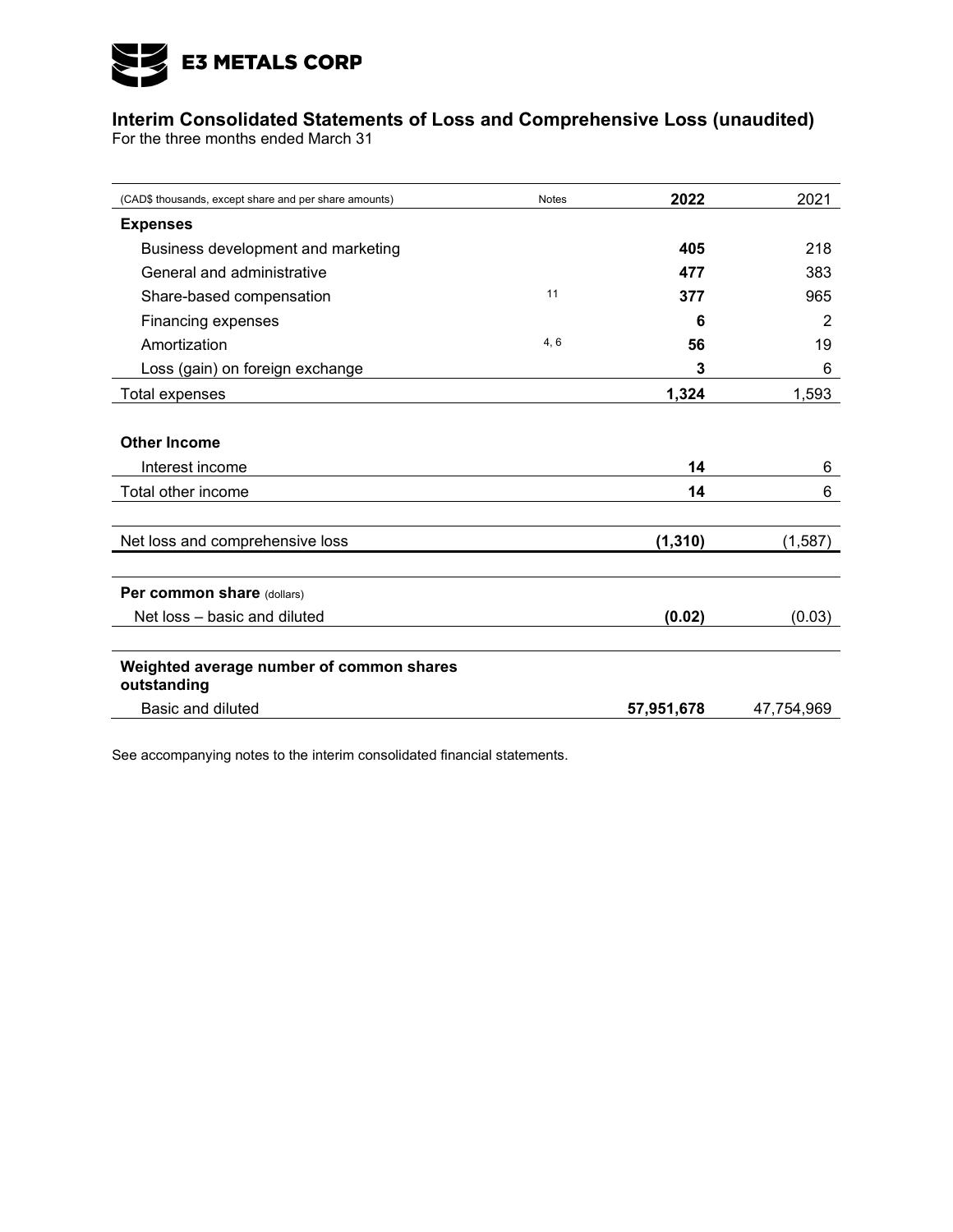

# **Interim Consolidated Statements of Changes in Shareholders' Equity (unaudited)**

For the three months ended March 31

|                                         |                  |                      |                      |                    |                    | <b>Accumulated</b><br>Other |                |              |
|-----------------------------------------|------------------|----------------------|----------------------|--------------------|--------------------|-----------------------------|----------------|--------------|
|                                         |                  | Number of            |                      | <b>Contributed</b> | <b>Contributed</b> | Comprehensive               |                |              |
| (CAD\$ thousands, except share amounts) | Notes            | <b>Common Shares</b> | <b>Share Capital</b> | <b>Surplus</b>     | Capital            | Loss                        | <b>Deficit</b> | <b>Total</b> |
| <b>January 1, 2021</b>                  |                  | 41,664,131           | 28,052               | 3,141              | 997                | (75)                        | (22, 018)      | 10,097       |
| Comprehensive loss                      |                  |                      |                      |                    |                    |                             | (1,587)        | (1,587)      |
| Share issuance                          | 10 <sup>10</sup> | 6,793,300            | 8,050                |                    |                    |                             |                | 8,050        |
| Share issuance costs                    | 10               |                      | (2, 167)             | 1,313              |                    |                             |                | (854)        |
| Exercise of options and warrants        | 11               | 4,052,300            | 2,584                | (417)              |                    |                             |                | 2,167        |
| Share-based compensation                | 11               |                      |                      | 965                |                    |                             |                | 965          |
| Additions to contributed capital        | $\overline{7}$   |                      |                      |                    | 990                |                             |                | 990          |
| March 31, 2021                          |                  | 52,509,731           | 36,519               | 5,002              | ,987               | (75)                        | (23, 605)      | 19,828       |
| Comprehensive loss                      |                  |                      |                      |                    |                    |                             | (3, 193)       | (3, 193)     |
| Share issuance costs                    | 10               |                      | (6)                  |                    |                    |                             |                | (6)          |
| Exercise of options and warrants        | 11               | 5,250,140            | 7,846                | (270)              |                    |                             |                | 7,576        |
| Share-based compensation                | 11               |                      |                      | 796                |                    |                             |                | 796          |
| December 31, 2021                       |                  | 57,759,871           | 44,359               | 5,528              | 1,987              | (75)                        | (26, 798)      | 25,001       |
| Comprehensive loss                      |                  |                      |                      |                    |                    |                             | (1, 310)       | (1, 310)     |
| Exercise of options and warrants        | 11               | 531,147              | 561                  | (25)               |                    |                             |                | 536          |
| Share-based compensation                | 11               |                      |                      | 377                |                    |                             |                | 377          |
| March 31, 2022                          |                  | 58,291,018           | 44,920               | 5,880              | 1,987              | (75)                        | (28, 108)      | 24,604       |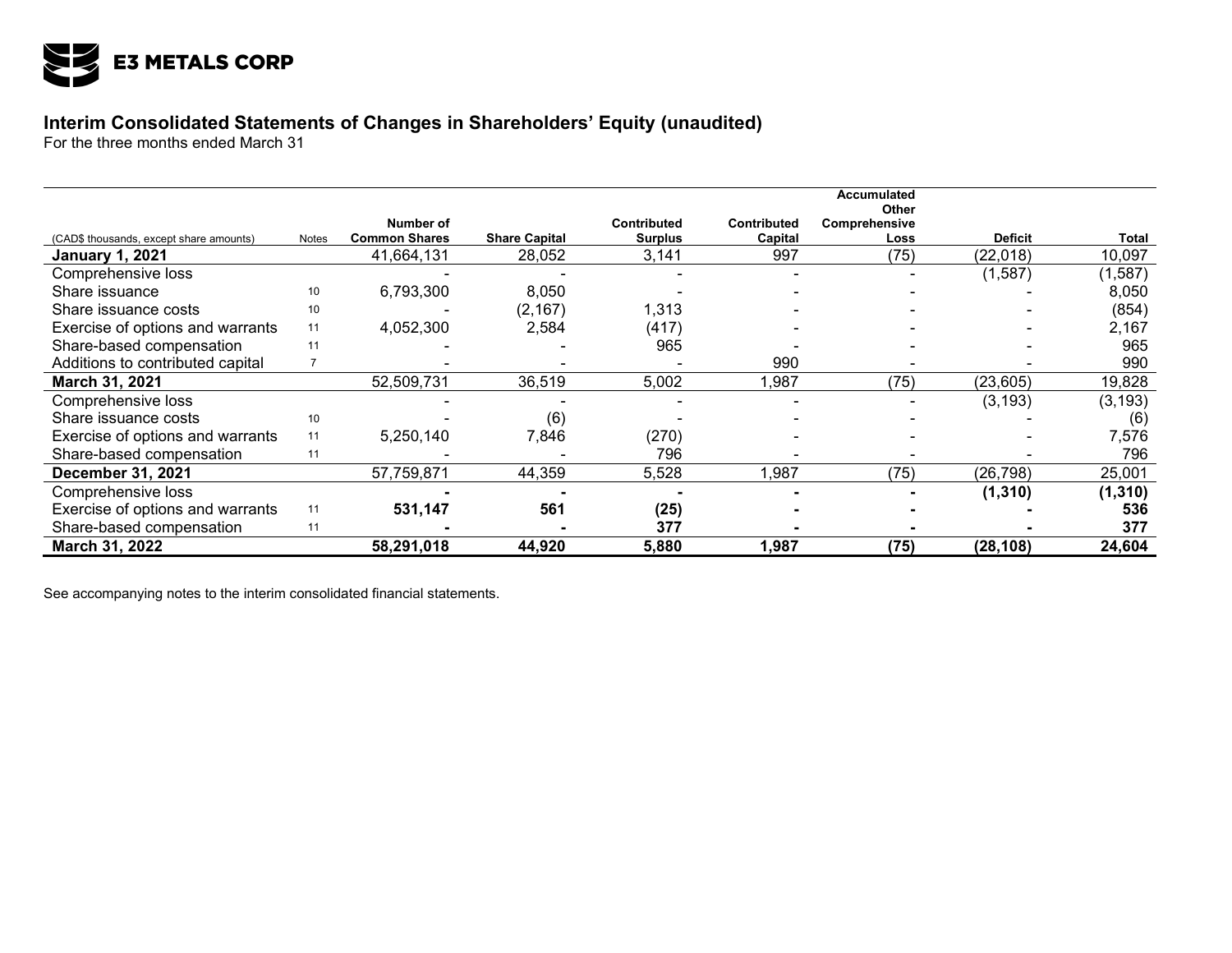

# **Interim Consolidated Statements of Cash Flows (unaudited)**

For the three months ended March 31

| (CAD\$ thousands)                                    | <b>Notes</b>   | 2022     | 2021    |
|------------------------------------------------------|----------------|----------|---------|
| <b>Cash Used in Operating Activities</b>             |                |          |         |
| Net loss                                             |                | (1, 310) | (1,587) |
| Non-cash items:                                      |                |          |         |
| Share-based compensation                             | 11             | 377      | 965     |
| Amortization                                         | 4, 6           | 56       | 19      |
| Interest expense on lease obligations                | 8              | 6        | 2       |
| Change in non-cash working capital                   | 16             | (42)     | 18      |
| Cash flow used in operating activities               |                | (913)    | (583)   |
| <b>Cash Used in Investing Activities</b>             |                |          |         |
| Exploration and evaluation asset expenditures        | 3              | (1, 171) | (62)    |
| Property and equipment expenditures                  | 4              | (24)     | (16)    |
| Intangible assets expenditures                       | 5              | (573)    | (454)   |
| Acquisition of joint operation, net of cash received | $\overline{7}$ |          | 222     |
| Cash used in investing activities                    |                | (1,768)  | (310)   |
|                                                      |                |          |         |
| <b>Cash from Financing Activities</b>                |                |          |         |
| Proceeds from share issuance, net of issuance costs  | 10             |          | 7,196   |
| Repayment of lease obligations                       | 8              | (32)     | (48)    |
| Proceeds from exercise of options and warrants       | 11             | 536      | 2,167   |
| Government grants                                    | 5, 14          | 500      | 93      |
| Proceeds (repayment) of long-term notes              | 9              |          | (150)   |
| Change in non-cash working capital                   | 10, 16         | (40)     |         |
| Cash from financing activities                       |                | 964      | 9,258   |
|                                                      |                |          |         |
| Change in cash and cash equivalents                  |                | (1, 717) | 8,365   |
| Cash and cash equivalents - beginning of period      |                | 17,841   | 6,689   |
| Cash and cash equivalents - end of period            |                | 16,124   | 15,054  |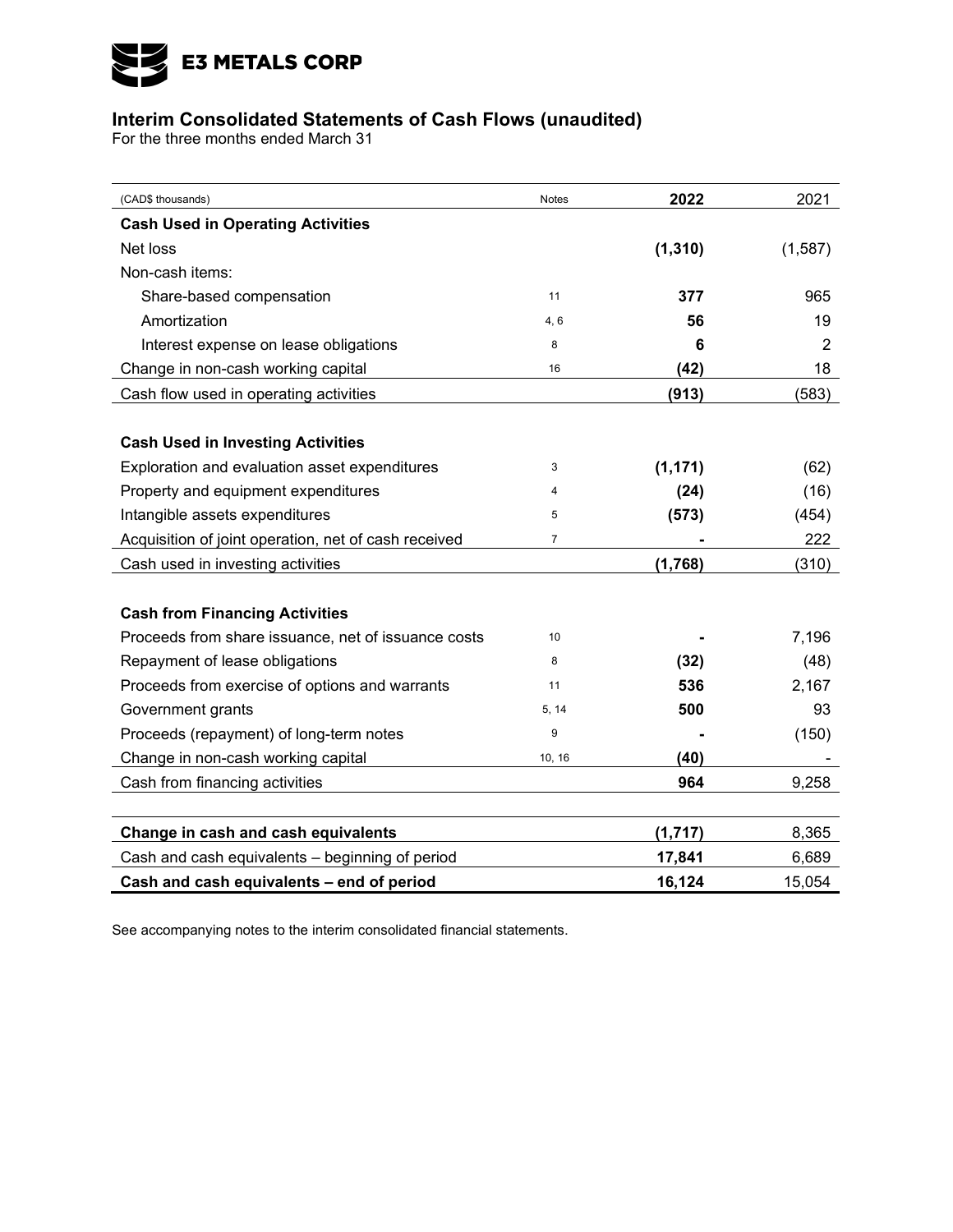# **1. NATURE AND CONTINUANCE OF OPERATIONS**

E3 Metals Corp. ("E3 Metals" or the "Company") was incorporated on August 19, 1998 under the *Business Corporations Act* (British Columbia). The Company's shares trade on the TSX Venture Exchange (the "Exchange") under the symbol ETMC. The Company's head office and principal address is located at  $1520 - 300$   $5<sup>th</sup>$  Avenue SW, Calgary, AB, T2P 3C4.

E3 Metals is a resource company with mineral properties in Alberta that is currently focused on technology development for lithium extraction from Alberta brines contained in its mineral properties.

The subsidiaries of the Company are as follows:

|                                              | <b>Percentage Ownership</b> |                   |                      |  |
|----------------------------------------------|-----------------------------|-------------------|----------------------|--|
|                                              | Country of<br>Incorporation | March 31,<br>2022 | December 31,<br>2021 |  |
| 1975293 Alberta Ltd.                         | Canada                      | 100%              | 100%                 |  |
| Mexigold Resources SA de CV ("Mexigold") (1) | Mexico                      | 100%              | 100%                 |  |
| 2216747 Alberta Ltd. ("ABHI") (2)            | Canada                      | 100%              | 100%                 |  |

(1) Mexigold is inactive and has no assets.

(2) On January 25, 2021, the Company acquired the remaining 50% of ABHI from its joint venture partner. See note 7 for further details.

These condensed interim consolidated financial statements (the "consolidated financial statements") have been prepared on a going concern basis, which assumes that the Company will be able to realize its assets and discharge its liabilities in the normal course of business. Should the Company be unable to continue as a going concern, it may be unable to realize the carrying value of its assets and to meet its liabilities as they become due. These financial statements do not give effect to any adjustments to the amounts or classification of assets and liabilities which might be necessary should the Company be unable to continue as a going concern.

As at March 31, 2022, the Company has not generated revenues from operations and has an accumulated deficit of \$28.1 million (December 31, 2021 – \$26.8 million) including a net loss of \$1.3 million (Q1 2021 – \$1.6 million) incurred during the three months ended March 31, 2022. These events and conditions indicate a material uncertainty that may cast significant doubt on the Company's ability to continue as a going concern. The Company's ability to continue as a going concern is dependent upon its ability to raise equity financing to further develop their proprietary technology and commence construction of a pilot project.

The impact of the COVID-19 pandemic on the world's financial markets may make it a significant challenge for the Company to raise capital. On the advice of the Canadian public health authorities E3 Metals temporarily ceased all non-essential travel and implemented a work from home program for all staff. As of the date hereof, staff are working under a combined work from home/work in the office schedule and are utilizing the appropriate social distancing and other recommended or required safety protocols. Measures such as these have caused material disruption to businesses globally resulting in economic uncertainty. Global financial markets have experienced significant volatility and weakness because of this economic uncertainty. The duration and impact of the COVID-19 outbreak is unknown as this time, as is the effectiveness of interventions by governments and central banks.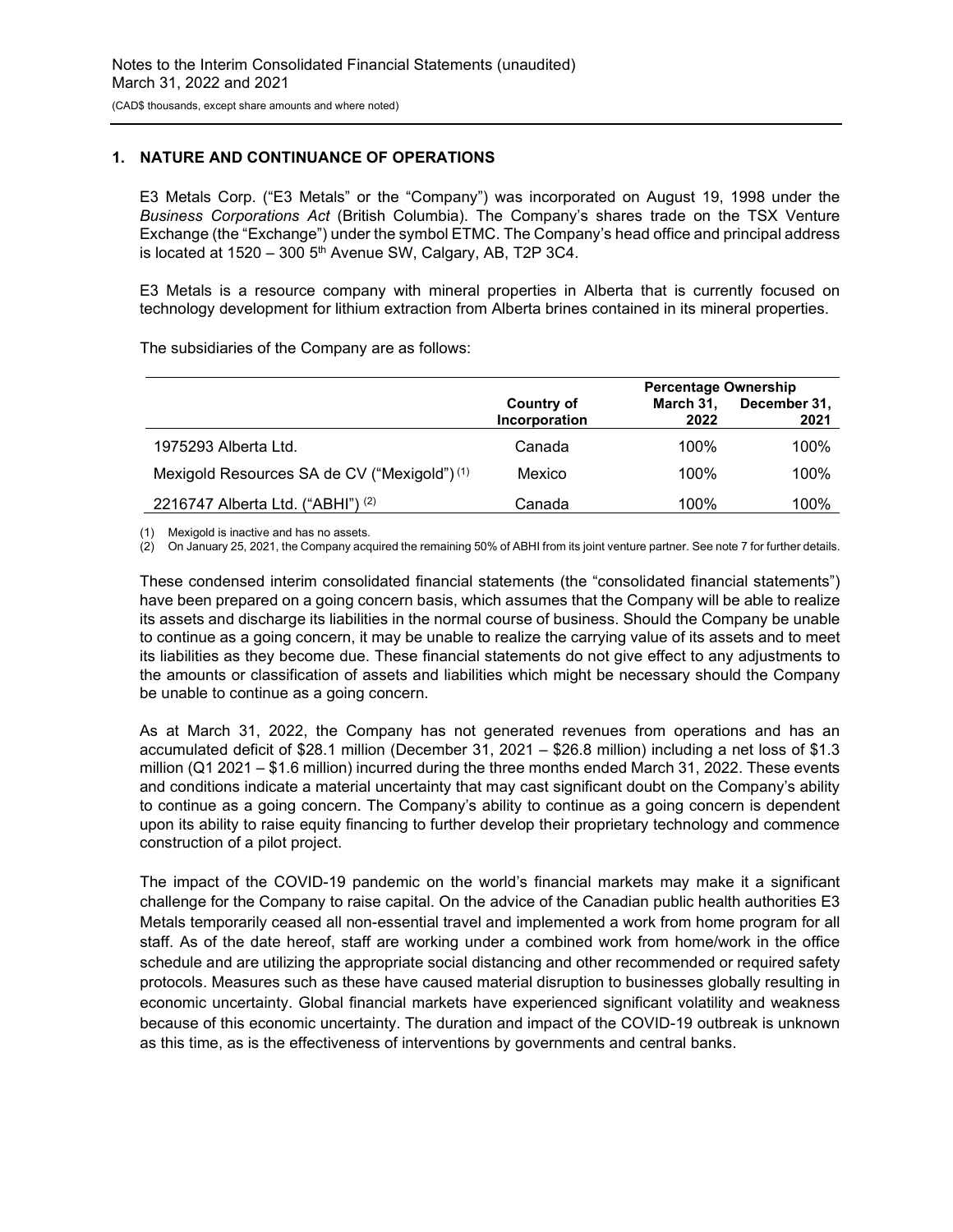## **2. BASIS OF PRESENTATION**

These consolidated financial statements have been prepared in accordance with *International Accounting Standard ("IAS") 34 – Interim Financial Reporting* using accounting policies consistent with International Financial Reporting Standards ("IFRS") as issued by the International Accounting Standards Board ("IASB"). They do not contain all disclosures required by IFRS for annual financial statements and should be read in conjunction with the Company's audited consolidated financial statements for the year ended December 31, 2021. All financial information is presented in Canadian dollars.

The consolidated financial statements have been prepared on a historical cost basis except as disclosed in note 3 of the Company's audited consolidated financial statements for the year ended December 31, 2021. The accounting policies summarized in note 3 have been applied to all periods presented in these consolidated financial statements.

These consolidated financial statements were authorized for issue by the Board of Directors on May 10, 2022.

# **3. EXPLORATION AND EVALUATION ASSETS**

| <b>Carrying Value</b>      |       |
|----------------------------|-------|
| Balance, January 1, 2021   | 2,877 |
| Acquisitions               | 1,099 |
| Additions                  | 847   |
| Balance, December 31, 2021 | 4.823 |
| Additions                  | 1,171 |
| Balance, March 31, 2022    | 5,994 |

## **4. PROPERTY AND EQUIPMENT**

|                                 | Computer         | <b>Furniture and</b> | <b>Software</b> | Leasehold   |       |
|---------------------------------|------------------|----------------------|-----------------|-------------|-------|
| Cost                            | <b>Equipment</b> | <b>Fixtures</b>      | <b>Licenses</b> | Improvement | Total |
| Balance, January 1, 2021        | 24               | 3                    | 27              | 3           | 57    |
| Additions                       | 44               | 29                   | 9               |             | 82    |
| Balance, December 31, 2021      | 68               | 32                   | 36              | 3           | 139   |
| Additions                       | 14               | 10                   |                 |             | 24    |
| Balance, March 31, 2022         | 82               | 42                   | 36              | 3           | 163   |
|                                 |                  |                      |                 |             |       |
| <b>Accumulated Amortization</b> |                  |                      |                 |             |       |
| Balance, January 1, 2021        | (20)             | (2)                  | (27)            | (3)         | (52)  |
| Amortization                    | (14)             | (4)                  | (9)             |             | (27)  |
| Balance, December 31, 2021      | (34)             | (6)                  | (36)            | (3)         | (79)  |
| Amortization                    | (22)             | (6)                  |                 |             | (28)  |
| Balance, March 31, 2022         | (56)             | (12)                 | (36)            | (3)         | (107) |
|                                 |                  |                      |                 |             |       |
| <b>Carrying Value</b>           |                  |                      |                 |             |       |
| Balance, December 31, 2021      | 34               | 26                   |                 |             | 60    |
| Balance, March 31, 2022         | 26               | 30                   |                 |             | 56    |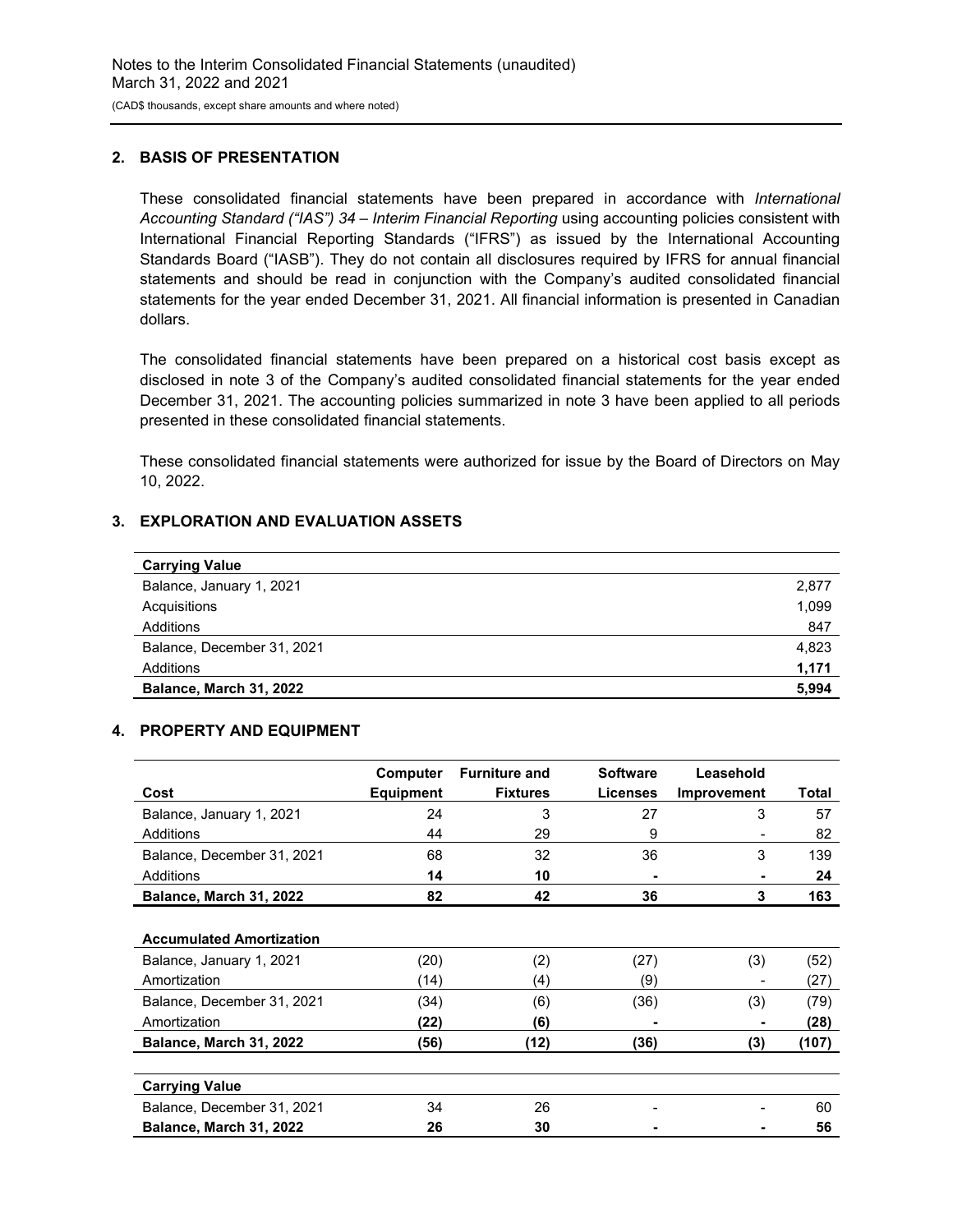# **5. INTANGIBLE ASSETS**

| <b>Carrying Value</b>      |       |
|----------------------------|-------|
| Balance, January 1, 2021   | 887   |
| Acquisition                | 738   |
| Additions                  | 1,557 |
| Government grant           | (643) |
| Balance, December 31, 2021 | 2,539 |
| Additions                  | 573   |
| Government grant (note 14) | (500) |
| Balance, March 31, 2022    | 2,612 |

### **6. RIGHT-OF-USE ASSETS**

| Cost                       | <b>Office and Lab Facility</b> |
|----------------------------|--------------------------------|
| Balance, January 1, 2021   | 43                             |
| Additions                  | 326                            |
| <b>Disposals</b>           | (43)                           |
| Balance, December 31, 2021 | 326                            |
| Additions                  | 226                            |
| Balance, March 31, 2022    | 552                            |

# **Accumulated Amortization**

| Balance, January 1, 2021   | (28)  |
|----------------------------|-------|
| Amortization               | (101) |
| <b>Disposals</b>           | 43    |
| Balance, December 31, 2021 | (86)  |
| Amortization               | (28)  |
| Balance, March 31, 2022    | (114) |
|                            |       |

| Carrying value             |     |
|----------------------------|-----|
| Balance, December 31, 2021 | 240 |
| Balance, March 31, 2022    | 438 |
|                            |     |

### **7. JOINT OPERATION**

**Carrying Value**

Under the terms of the Unanimous Shareholder Agreement ("USA") entered in September 2019 with FMC Lithium USA Corp ("Livent"), the Company acquired a 50% ownership interest of ABHI. As part of the USA, the Company granted ABHI a perpetual and royalty-free license for its proprietary Ion-Exchange technology. Per *IFRS 11 – Joint Arrangements*, the Company's ownership interest in ABHI is considered a joint operation and recognizes the assets, liabilities, and expenses in relation to its interest in ABHI through proportionate consolidation.

In October 2019, Livent contributed USD \$1.5 million (approximately CAD \$2.0 million) to ABHI as funding for its research and development project. The contribution was made without recourse and the Company's share of contribution was recognized as contributed capital.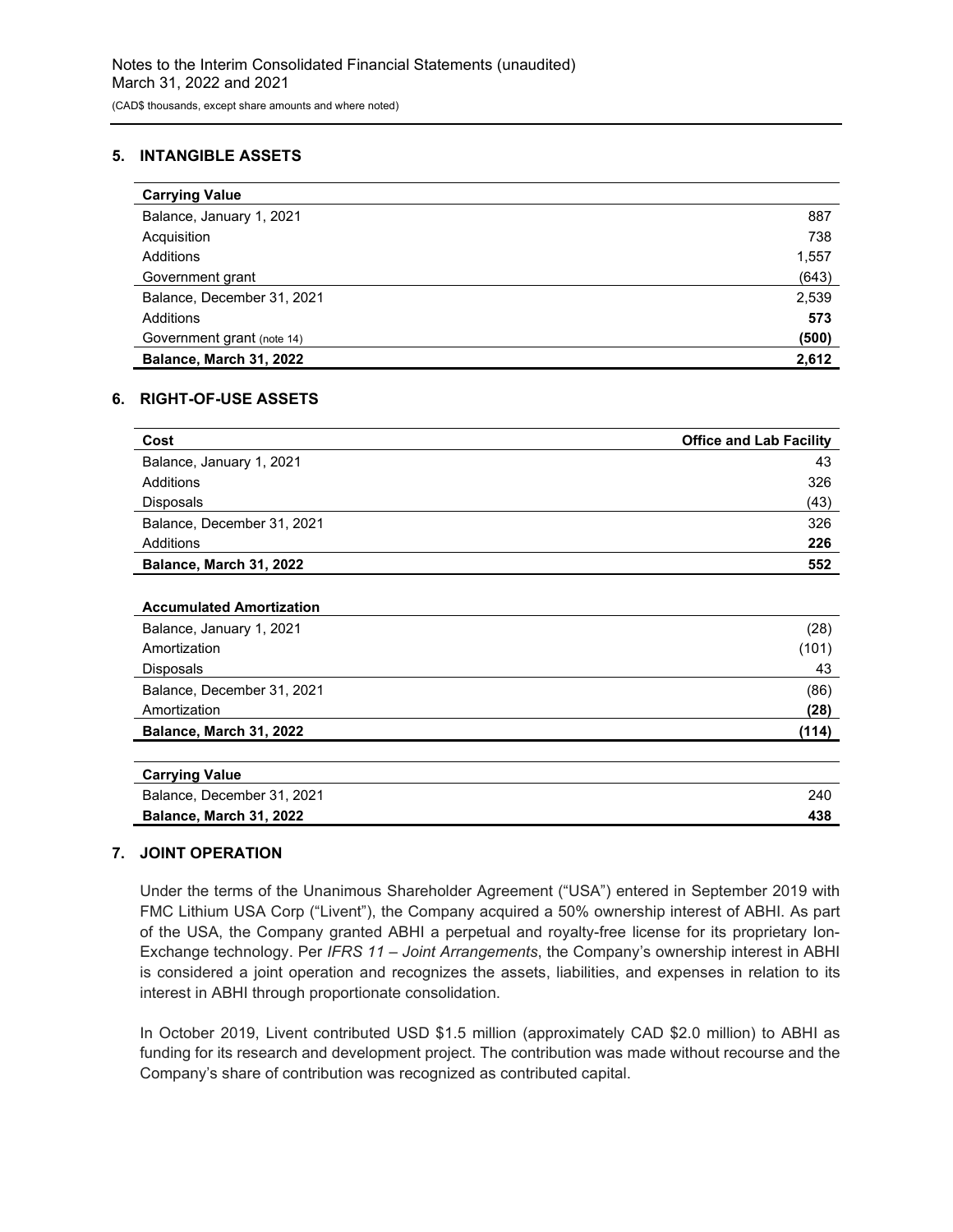Livent elected to withdraw from its participation in ABHI in January 2021. The terms of the withdrawal are outlined below per the USA:

- The Company had the right to acquire Livent's 50% working interest in ABHI for USD \$1.00 dollar free and clear of all encumbrances.
- All ABHI Intellectual Property and developments was transferred to the Company for USD \$1.00 dollar.
- Any remaining funds from Livent's capital contribution to ABHI shall be for the sole benefit of ABHI.

The acquisition of Livent's working interest in ABHI was accounted for as an asset purchase since ABHI did not meet the definition of a business per *IFRS 3 – Business Combinations*. The difference between the fair value of ABHI's assets and the Company's consideration was recorded as an addition to contributed capital:

| Cash                       | 222                      |
|----------------------------|--------------------------|
| Accounts receivable        | 30                       |
| Intangible assets          | 738                      |
| Total assets acquired      | 990                      |
| Consideration paid (1)     | $\overline{\phantom{a}}$ |
| <b>Contributed capital</b> | 990                      |

(1) Consideration paid was USD \$1.00 dollar.

# **8. LEASE OBLIGATIONS**

| <b>Carrying Value</b>        | <b>Office and Lab Facility</b> |
|------------------------------|--------------------------------|
| Balance, January 1, 2021     | 18                             |
| Additions                    | 326                            |
| Interest                     | 17                             |
| Repayments                   | (95)                           |
| Balance, December 31, 2021   | 266                            |
| Additions                    | 226                            |
| Interest                     | 6                              |
| Repayments                   | (32)                           |
| Balance, March 31, 2022      | 466                            |
| Short term lease obligations | 115                            |
| Long term lease obligations  | 351                            |

The Company's leases relate to the corporate head office and a research lab facility. Additional office spaces were leased during Q1 2022 to accommodate the Company's growing workforce. A discount rate of 8.00% was used to determine the present value of the lease obligations.

# **9. LONG-TERM NOTES PAYABLE**

In September 2020, the Company received a \$0.2 million loan from the Western Economic Diversification Canada agency. The loan can be prepaid at any time without penalty and did not have any covenants. The Company repaid the loan in full in March 2021.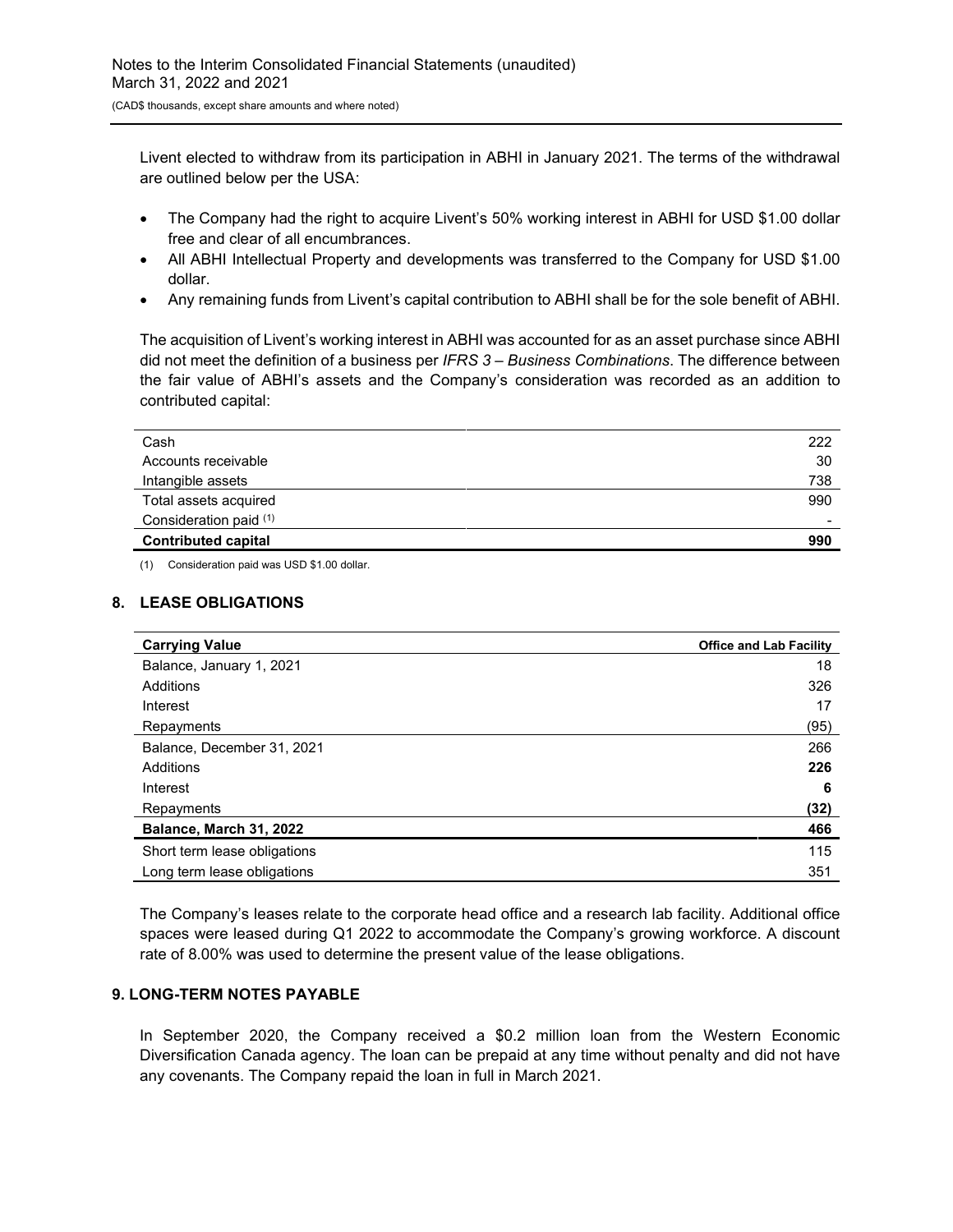# **10. SHARE CAPITAL**

### **Authorized Share Capital**

Unlimited common shares with no par value.

|                                             | <b>Three Months Ended</b> | Year Ended        |
|---------------------------------------------|---------------------------|-------------------|
| <b>Number of Shares</b>                     | March 31, 2022            | December 31, 2021 |
| Balance, beginning of period                | 57,759,871                | 41,664,131        |
| Exercise of stock options and warrants      | 431,147                   | 9,302,440         |
| Stock options exercised in prior period (1) | 100,000                   |                   |
| Issuance of shares by private placement     | ۰                         | 6,793,300         |
| Balance, end of period                      | 58,291,018                | 57,759,871        |
|                                             |                           |                   |

(1) The stock options were exercised in December 2021 but shares not issued until January 2022.

During the three months ended March 31, 2022, the Company issued 0.5 million common shares from the exercise of stock options and warrants with exercise prices between \$0.40 to \$1.65 per share. Total proceeds received were \$0.5 million.

On February 8, 2021, the Company closed its brokered private placement by issuing 6,793,300 units at a price of \$1.185 per unit for gross proceeds of \$8.1 million. Each unit was comprised of one common share and one unit warrant. Each unit warrant entitled the holder to acquire one additional common share at an exercise price of \$1.65 for a period of 24 months following the date of issuance. The broker warrants carried the same terms as the unit warrants. As the closing price of the Company's common shares on the issue date exceeded the unit price of the private placement, no residual value was allocated to the warrants. Share issuance costs consisted of \$0.7 million in cash and 0.6 million broker warrants fair valued at \$1.3 million.

During the year 2021, the Company issued 9.3 million common shares from the exercise of stock options and warrants with exercise prices between \$0.40 to \$1.65 per share. Total proceeds received were \$9.7 million.

The regulatory fees and legal fees attributable to shares issuance for the year 2021 were \$0.1 million.

# **11. SHARE-BASED COMPENSATION**

### **Warrants**

The following table summarizes the change in warrants:

|                                   | Warrant     | <b>Weighted Average</b> |
|-----------------------------------|-------------|-------------------------|
|                                   | (units)     | Exercise Price (\$)     |
| Balance, January 1, 2021          | 6,767,301   | \$0.93                  |
| Granted through private placement | 6,793,300   | 1.65                    |
| <b>Broker warrants</b>            | 778.754     | 1.43                    |
| Exercised                         | (7,321,190) | 1.18                    |
| Balance, December 31, 2021        | 7,018,165   | 1.43                    |
| Exercised                         | (374, 147)  | 1.01                    |
| Balance, March 31, 2022           | 6,644,018   | 1.40                    |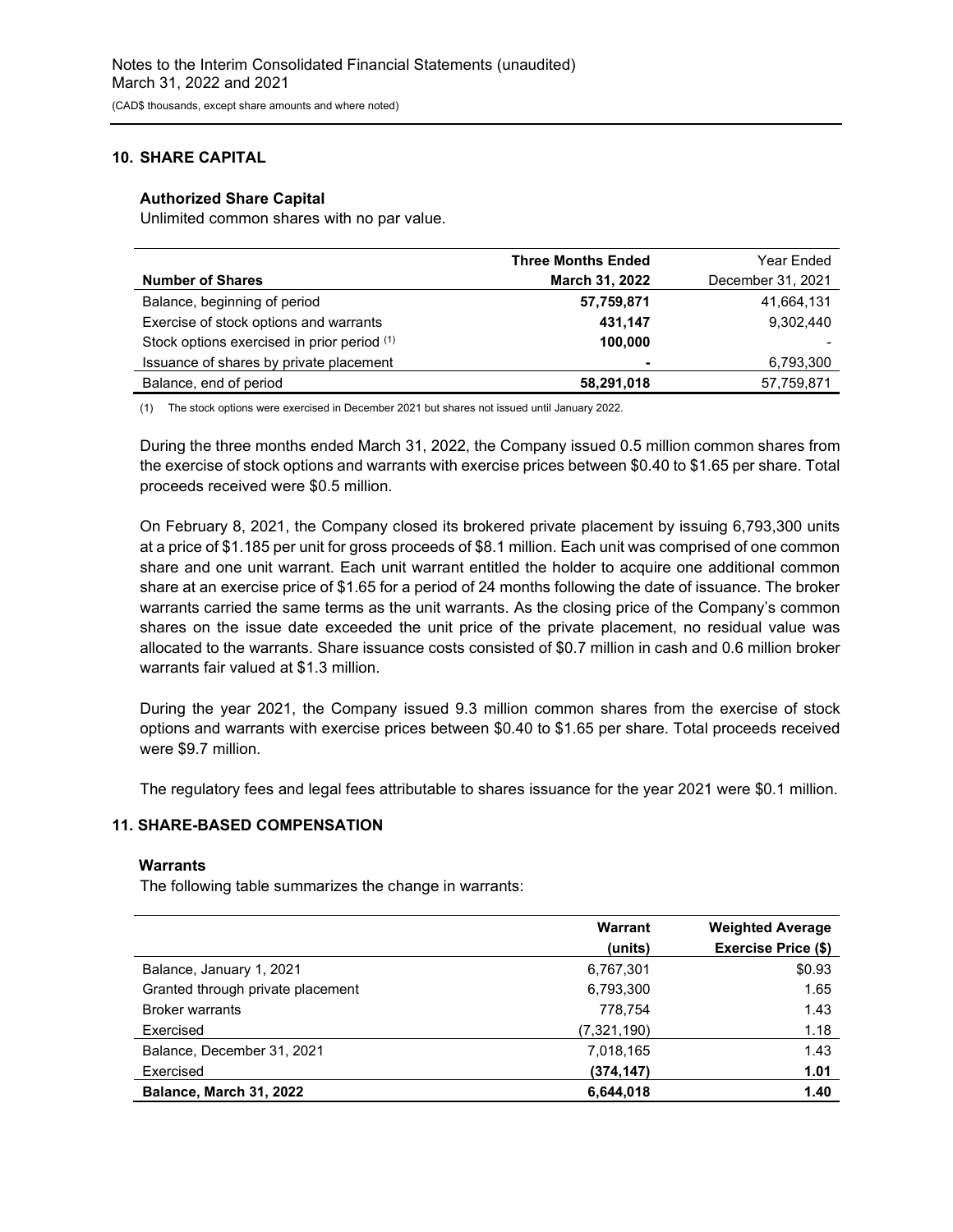|                                  |                               |                    |                                  | <b>Warrants</b>                              |
|----------------------------------|-------------------------------|--------------------|----------------------------------|----------------------------------------------|
| <b>Grant date</b>                | <b>Exercise price</b><br>(\$) | <b>Expiry Date</b> | <b>Remaining Life</b><br>(years) | <b>Outstanding and</b><br><b>Exercisable</b> |
| December 19, 2019                | 0.60                          | June 19, 2022      | 0.22                             | 106.250                                      |
| March 2, 2020                    | 0.60                          | September 2, 2022  | 0.42                             | 612.750                                      |
| March 2, 2020                    | 0.40                          | September 2, 2022  | 0.42                             | 14,750                                       |
| December 17, 2020                | 1.40                          | December 17, 2022  | 0.72                             | 2,345,852                                    |
| December 17, 2020 <sup>(1)</sup> | 0.85                          | December 17, 2022  | 0.72                             | 20,384                                       |
| February 8, 2021                 | 1.65                          | February 8, 2023   | 0.86                             | 2,881,204                                    |
| February 8, $2021^{(2)}$         | 1.185                         | February 8, 2023   | 0.86                             | 567,931                                      |
| June 30, 2021                    | 1.40                          | December 17, 2022  | 0.72                             | 94.897                                       |
|                                  | 1.40                          |                    | 0.76                             | 6.644.018                                    |

Warrants outstanding and exercisable as at March 31, 2022:

(1) Upon exercise of each warrant, the warrant holder is entitled to one common share and one-half additional warrant of the Company. Each additional warrant carries an exercise price of \$1.40 and has the same expiry date as the original warrant.

(2) Upon exercise of each warrant, the warrant holder is entitled to one common share and one additional warrant of the Company. Each additional warrant carries an exercise price of \$1.65 and has the same expiry date as the original warrant.

### **Stock Options**

The shareholders of the Company have approved a stock option plan (the "Plan") pursuant to which options can be granted to the Company's directors, officers, employees and other contractors to purchase the Company's common shares. The Company follows the policies of the Toronto Stock Exchange where the number of common shares issued through the options granted under the Plan may not exceed 10% of the issued and outstanding common shares of the Company at the date of granting of options. Each option agreement with the grantee sets forth, among other things, the number of options granted, the exercise price and the vesting conditions of the options.

The following table summarizes the change in stock options:

|                            |                      | <b>Weighted Average</b> |
|----------------------------|----------------------|-------------------------|
|                            | <b>Stock Options</b> | Exercise Price (\$)     |
| Balance, January 1, 2021   | 2,938,000            | 0.48                    |
| Granted                    | 2.105.000            | 1.89                    |
| Exercised                  | (1,981,250)          | 0.51                    |
| Forfeited                  | (116, 750)           | 1.65                    |
| Expired                    | (68, 250)            | 0.95                    |
| Balance, December 31, 2021 | 2,876,750            | 1.42                    |
| Granted                    | 510,000              | 2.32                    |
| Exercised                  | (57,000)             | 0.78                    |
| Forfeited                  | (8,500)              | 1.38                    |
| Balance, March 31, 2022    | 3,321,250            | 1.57                    |

The weighted average remaining life of options outstanding is 2.58 years (December 31, 2021 – 2.40).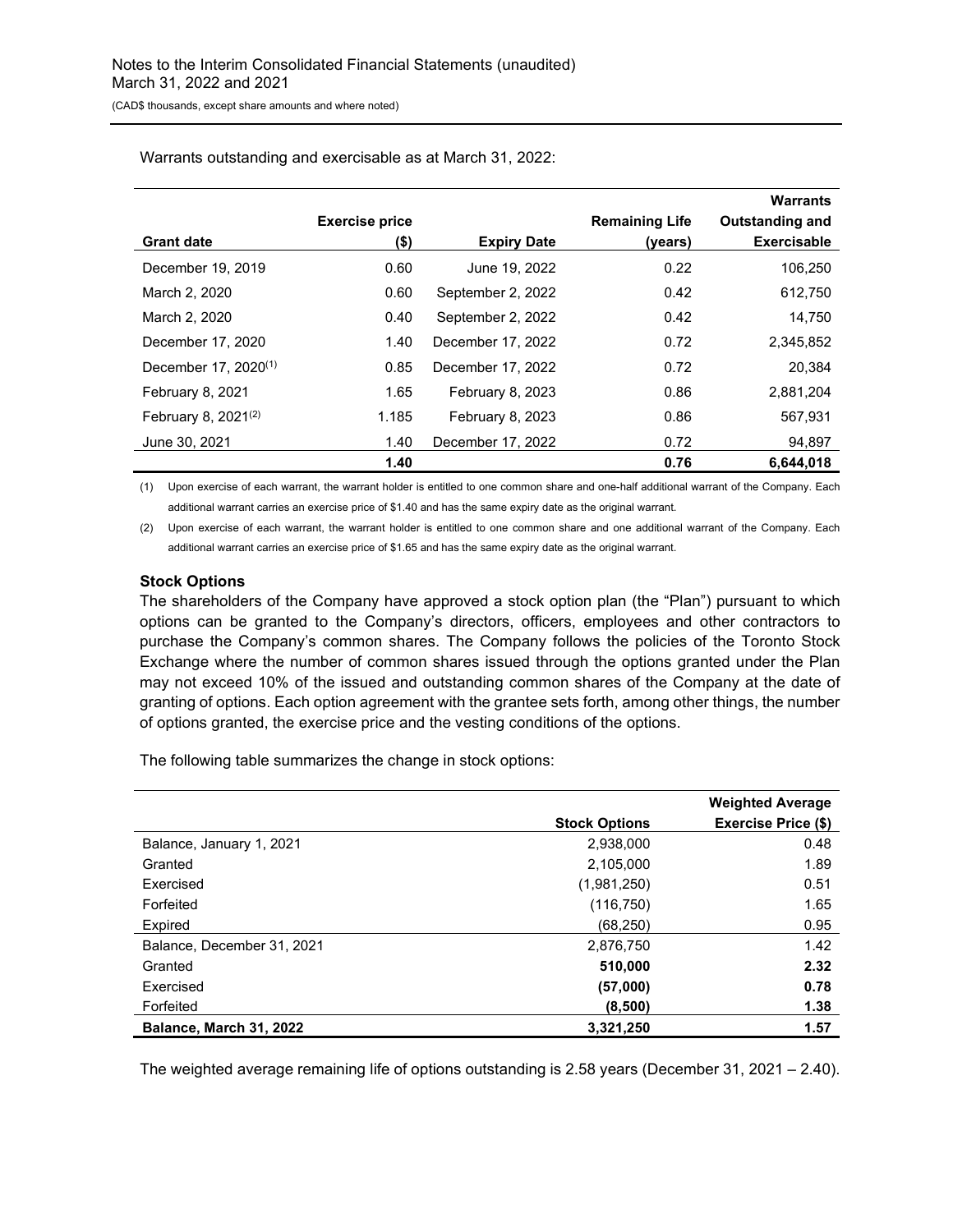The fair value of options was estimated using the Black-Scholes option pricing model based on the date of grant and the following assumptions:

|                                 | 2022              | 2021              |
|---------------------------------|-------------------|-------------------|
| Risk-free interest rate         | 1.46%             | 0.21% to 0.84%    |
| Expected stock price volatility | 96%               | 92% to 98%        |
| <b>Expected life</b>            | One to four years | One to four years |
| Expected dividend yield         |                   |                   |
| Fair value per option granted   | \$1.92            | \$0.63 to \$3.00  |
| Forfeiture rate                 | 3.48%             | 2.68%             |

During the three months ended March 31, 2022, the company incurred \$0.4 million (2021 - \$1.0 million) in share-based compensation expenses in relation to the stock option plan.

|                                   | Number of                  |                       |                    |
|-----------------------------------|----------------------------|-----------------------|--------------------|
| <b>Grant date</b>                 | <b>Options Outstanding</b> | <b>Exercise price</b> | <b>Expiry date</b> |
| April 22, 2020                    | 500,000                    | 0.40                  | April 22, 2023     |
| August 24, 2020                   | 30,000                     | 0.40                  | August 24, 2022    |
| November 9, 2020                  | 500,000                    | 0.70                  | November 9, 2023   |
| January 8, 2021                   | 85,000                     | 1.08                  | January 8, 2023    |
| January 13, 2021                  | 626,250                    | 1.38                  | January 13, 2024   |
| February 8, 2021                  | 25,000                     | 3.20                  | February 8, 2024   |
| February 17, 2021                 | 200,000                    | 3.80                  | February 17, 2024  |
| March 1, 2021                     | 100,000                    | 3.57                  | March 1, 2024      |
| March 19, 2021                    | 25,000                     | 3.00                  | March 19, 2024     |
| April 19, 2021                    | 50,000                     | 2.05                  | April 19, 2024     |
| June 23, 2021                     | 645,000                    | 1.70                  | June 23, 2026      |
| July 1, 2021                      | 25,000                     | 1.77                  | July 1, 2026       |
| January 4, 2022                   | 510,000                    | 2.32                  | January 2, 2027    |
| <b>Outstanding, End of Period</b> | 3,321,250                  | 1.57                  |                    |
| <b>Exercisable, End of Period</b> | 1,802,650                  | 1.16                  |                    |

Stock options outstanding and exercisable as at March 31, 2022:

### **12. RELATED PARTY TRANSACTIONS**

Due from related parties of \$0.1 million as at March 31, 2022 (December 31, 2021 – \$0.1 million) were withholding taxes remitted on behalf of employees arising from stock option exercises.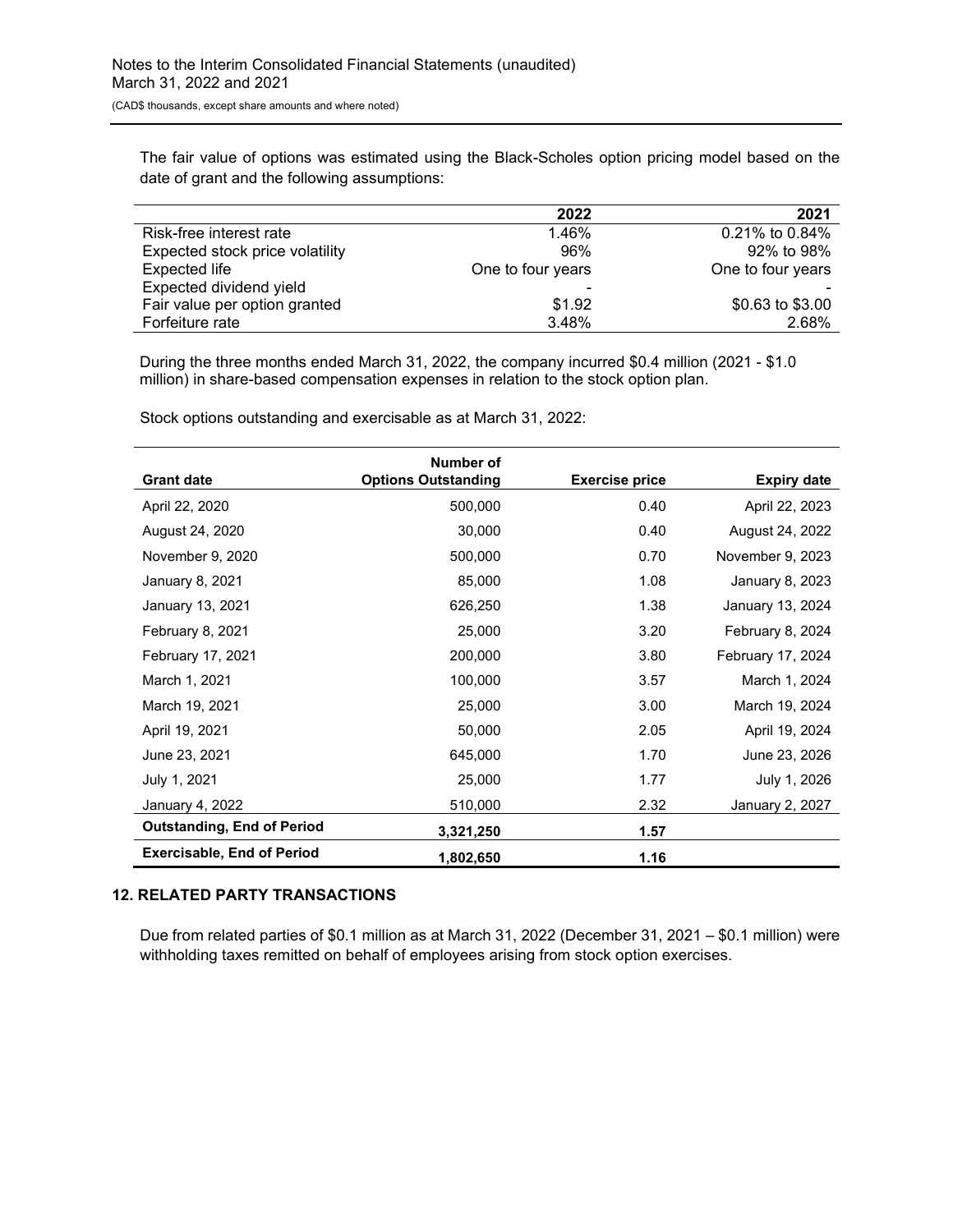## **13. FINANCIAL INSTRUMENTS AND RISK MANAGEMENT**

The Company's financial instruments include cash and cash equivalents, accounts receivable, accounts payable and accrued liabilities, due from related parties, and lease obligations. The carrying values of cash and cash equivalents, accounts receivable, accounts payable and accrued liabilities, and due from related parties approximate fair value due to their short-term nature. All of the Company's financial instruments are classified as Level 1 in the fair value measurement hierarchy and there were no transfers between levels for the three months ended March 31, 2022.The Company's financial instruments are exposed to credit risk, currency risk, and liquidity risk.

### **Credit Risk**

Credit risk is the risk that the counterparty to a financial instrument will fail to discharge an obligation and cause the Company to incur a financial loss. The Company is exposed to credit risk with respect to its accounts receivable and due from related parties. The accounts receivable outstanding as at March 31, 2022 were refundable tax credits which carry have no credit risk. Due from related parties as at March 31, 2022 were withholding taxes triggered by the Company's current and former employees exercising their stock options. Based on management's assessment, the risk of default by the associated former and current employees was considered low.

# **Currency Risk**

The Company's exposure to foreign currency risk is not considered to be material as it transacts primarily in the Canadian dollar.

# **Liquidity Risk**

Liquidity risk is the risk that the Company will not be able to meet its financial obligations as they fall due. The Company's objective is to maintain sufficient readily available cash-on-hand in order to meet its liquidity requirements at any point in time.

As at March 31, 2022, the Company had a positive working capital of \$16.0 million (December 31, 2021 - \$17.6 million) and does not foresee a shortfall in capital within the following 12 months.

# **14. GOVERNMENT GRANT**

The Company received \$0.5 million in government grant in Q1 2022 from Alberta Innovates for its efforts in developing and commercializing a technology to address a gap or market need in Alberta. A previous grant of \$0.6 million was received in 2021.

Further grants may be received for completion of certain milestones and will be recognized during the periods in which the Company has achieved the required milestones.

### **15. CAPITAL MANAGEMENT**

The Company's objective is to maintain a strong balance sheet and sufficient liquidity to meet its short and long-term business objectives. Sources of capital for the Company include equity issuance and funding/grants from various government agencies.